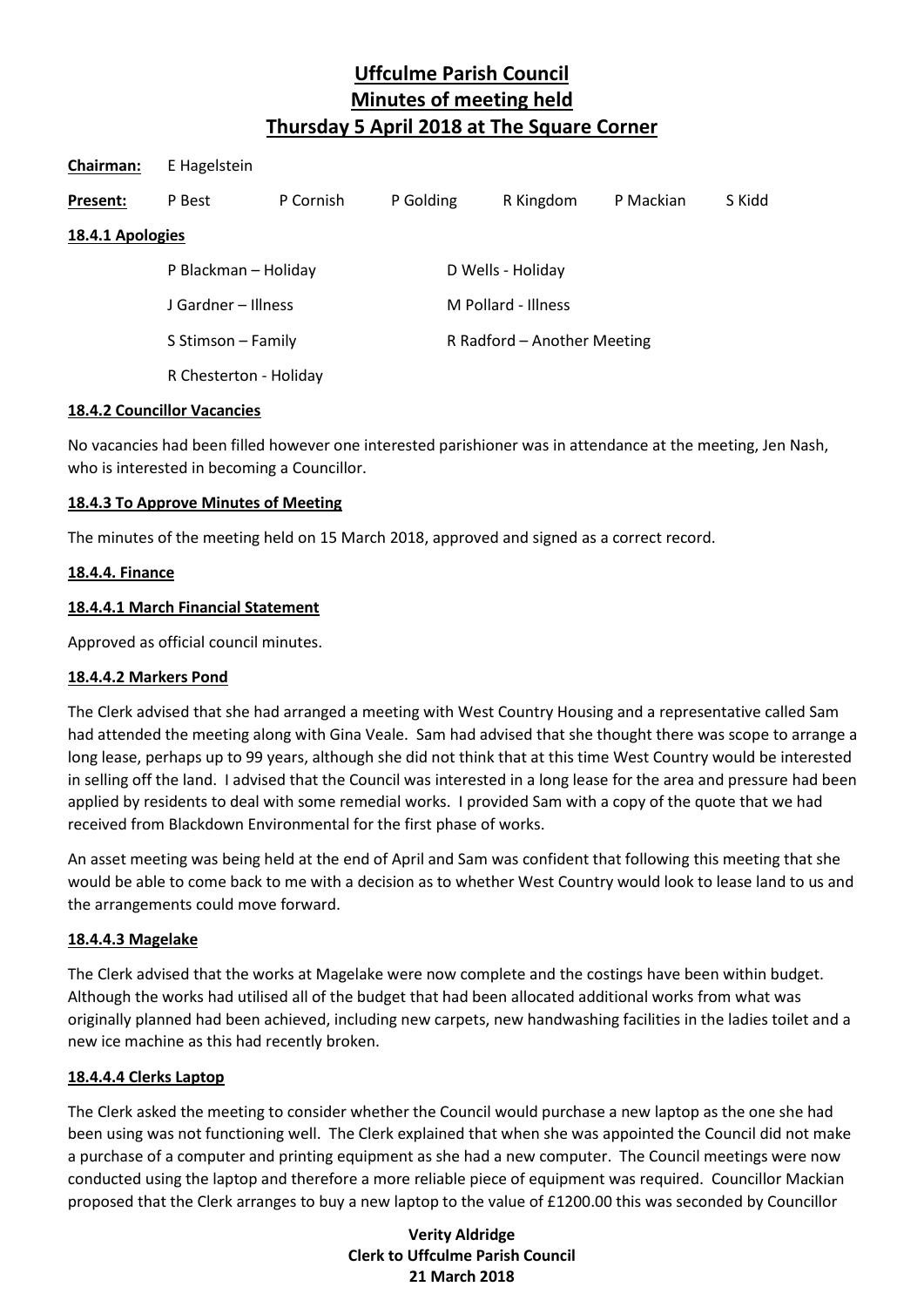Best and the meeting was in agreement. It was agreed that the Clerk would arrange to purchase a new laptop ahead of the next meeting.

## **18.4.4.5 Burial Fees Review**

The Clerk asked the meeting to consider whether they felt that a review of the current burial charges was required. The current charges were effective from January 2014, following a review and agreement at a Council meeting in December 2013.

Following discussions with fellow Clerks many now were looking at their burial charges on an annual basis and the Clerk wanted to understand if the Council felt this was required. The meeting agreed that a review would be a good idea and also it was discussed during the meeting that the government has recently brought in new piece of statute in respect of removal of burial fees for anybody under 18. Our charges would need to be updated to reflect this. It was agreed that the Clerk would arrange a review of this alongside Councillor Pollard.

## **18.4.4.6 Magelake Grass Cutting**

The Clerk advised that the existing agreement with Countrywide terminatd on 31 March 2018. Martin had arranged a meeting with the representative for Countrywide who had provided an estimate of grass cutting charges going forward. The proposed charges were an increase on the existing as charges had not increased in the last 3 years. The Clerk advised that the Council is currently responsible for the weed spraying, strimming of the car park and the grass cutting of the areas surrounding the football pitches and Muga, but not the football pitches.

When dealing with the contract for Jess Lucas the Council had briefly discussed the option of using Jess on other local areas where the Parish Council covers the cost of the grass cutting. It was agreed that the Clerk would have a discussion with Jess as to whether he would be interested in maintaining these areas on behalf of the Parish Council and in the meantime we are likely to use Countrywide, under the new charges, until the end of the football season. Martin had advised the Clerk that he was likely to continue with Countrywide until the end of the season as it was not practical to change mid-season given games are scheduled most weekends.

# **18.4.4.7 Precept Monies**

The Clerk advised the meeting that the MDDC Precept Monies should be paid into the Councils bank account on Monday 9 April 2018. There had been a delay due to the bank holiday.

## **18.4.4.8 Litter Pickers**

The Chairman had asked the meeting to consider purchasing some litter pickers that would be available for local residents to use to collect litter whilst they are walking around the village. This would be on a voluntary basis and it was agreed that we would liaise with Councillor Pollard as to where the litter pickers had been purchased from previously.

It was also discussed whether there are any local community groups that maybe interested in assisting with litter picking, in addition to the Green Teams efforts and this would be explored once we had got the litter pickers.

## **18.4.5 Business Arising**

# **18.4.5.1 Uffculme Central**

The Clerk advised that she had arranged a meeting with the Conservation Officer, Sue Warren of MDDC next Wednesday. Councillor Pollard was also hoping to attend. The Council would present the current plan for The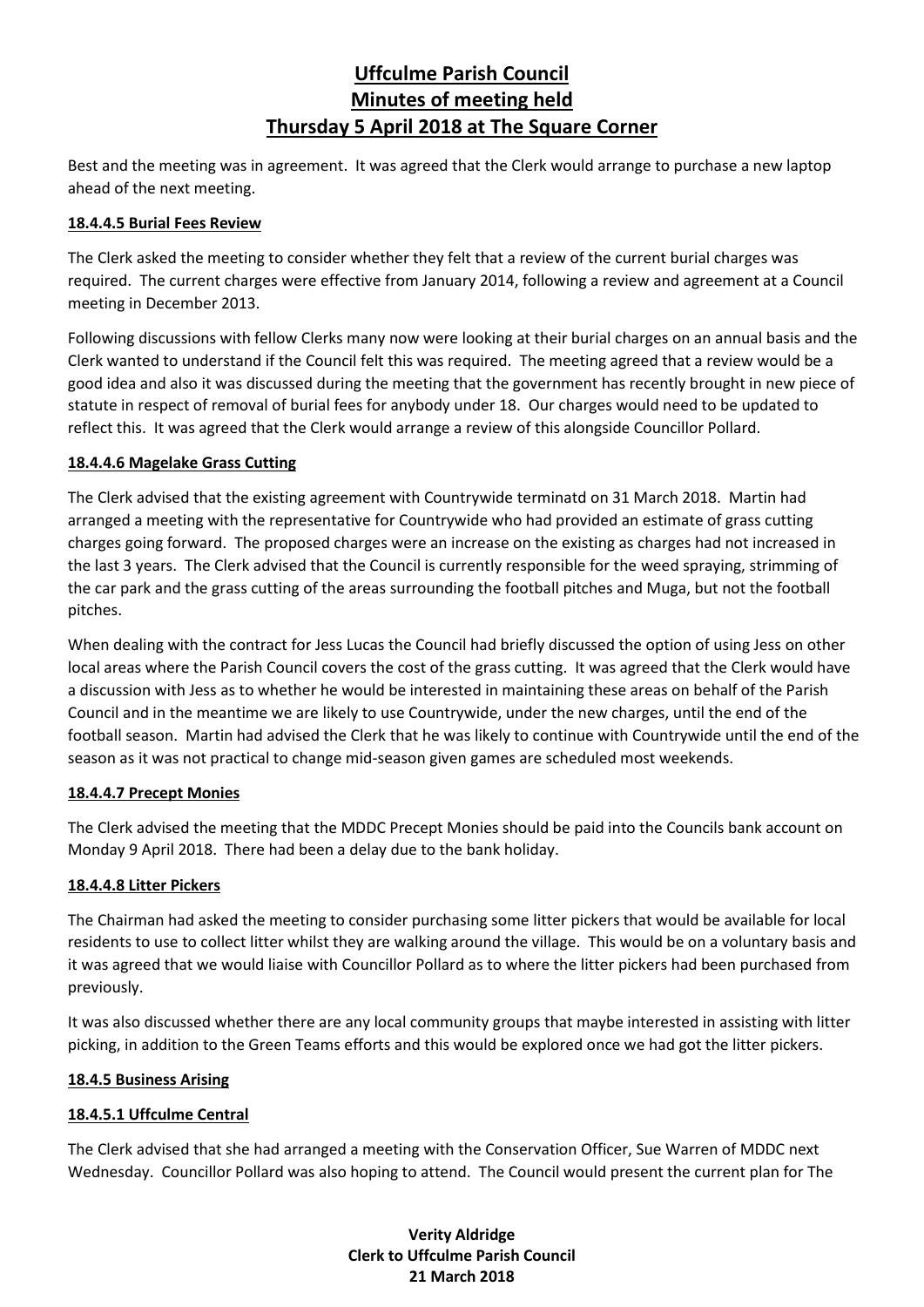Square and Ayshford Green to Sue Warren to see whether they would meet with her agreement prior to working on the plans further.

# **18.4.5.2 Mid Devon Local Plan**

The Clerk advised she was working on a response to the Mid Devon Local Plan and this would be circulated.

Councillor Evans advised the meeting that he was not aware of many submissions from local groups in response to the current consultation.

# **18.4.5.3 Landfill Site at Broadpath**

The Chairman advised she had recently e-mailed Mary Rees of the Environment Agency regarding the smells from the Landfill site. The meeting was reminded that although e-mails directly to Mary Rees do get recorded telephone calls to the Environment Agency get logged in terms of number of calls. If 4 issues are reported on 1 e mail they are only registered as 1 report, rather than 4. It was agreed that all Councillors should telephone the Agency if they smell the gas from the tip and the telephone number is: 0800 807 060

It was also agreed that the Clerk would arrange for a sign to be placed on the Parish Notice board advising people of the telephone number and to call.

The meeting also discussed the issues with the Ashley Close fencing and people having access to the private road down to the Blockworks and then using this for both dog walking and motor bike and quad riding up and down Sandy Lane. This was causing issues and was thought to be making the area unsafe in respect of the footpath.

# **18.4.5.4 ABN Feed Mill**

The Chairman advised that she was trying to set up a meeting with the Environment Agency for 11 June 2018. There had also been a lot of reports of the feedmill smelling recently. These have also been reported to the Environment Agency and once again people were encouraged to telephone to report smells.

## **18.4.5.5 Uffculme Men's Club**

The Parish Council had not received any communications in respect of The Men's Club. Councillor Kingdom was aware that the next meeting of the Men's Club was on 10 April 2018 and that she would be attending.

## **18.4.5.6 Uffculme Bowling Club**

The meeting was advised that the canopy that was agreed at the March meeting was now in the process of now being erected at the Bowling Club.

## **18.4.5.7 Green Team**

Councillor Kingdom advised the meeting that the Spring Community Litter Pick would take place on 19 May 2018 in The Square.

The Green Team Open Day was also scheduled for 22 September 2018 at Magelake. The Clerk had also had it agreed that no charge would be made for the use of Magelake to The Green Team.

## **18.4.6 Police Report**

The meeting discussed that the Police should be aware of the motor bikes and quad bikes that are using Sandy Lane for riding their bikes around.

The Clerk reminded the meeting that she would be attending a Clerks Meeting at the Police Station in 2 weeks time and would report back at the May meeting the conclusions and information found out.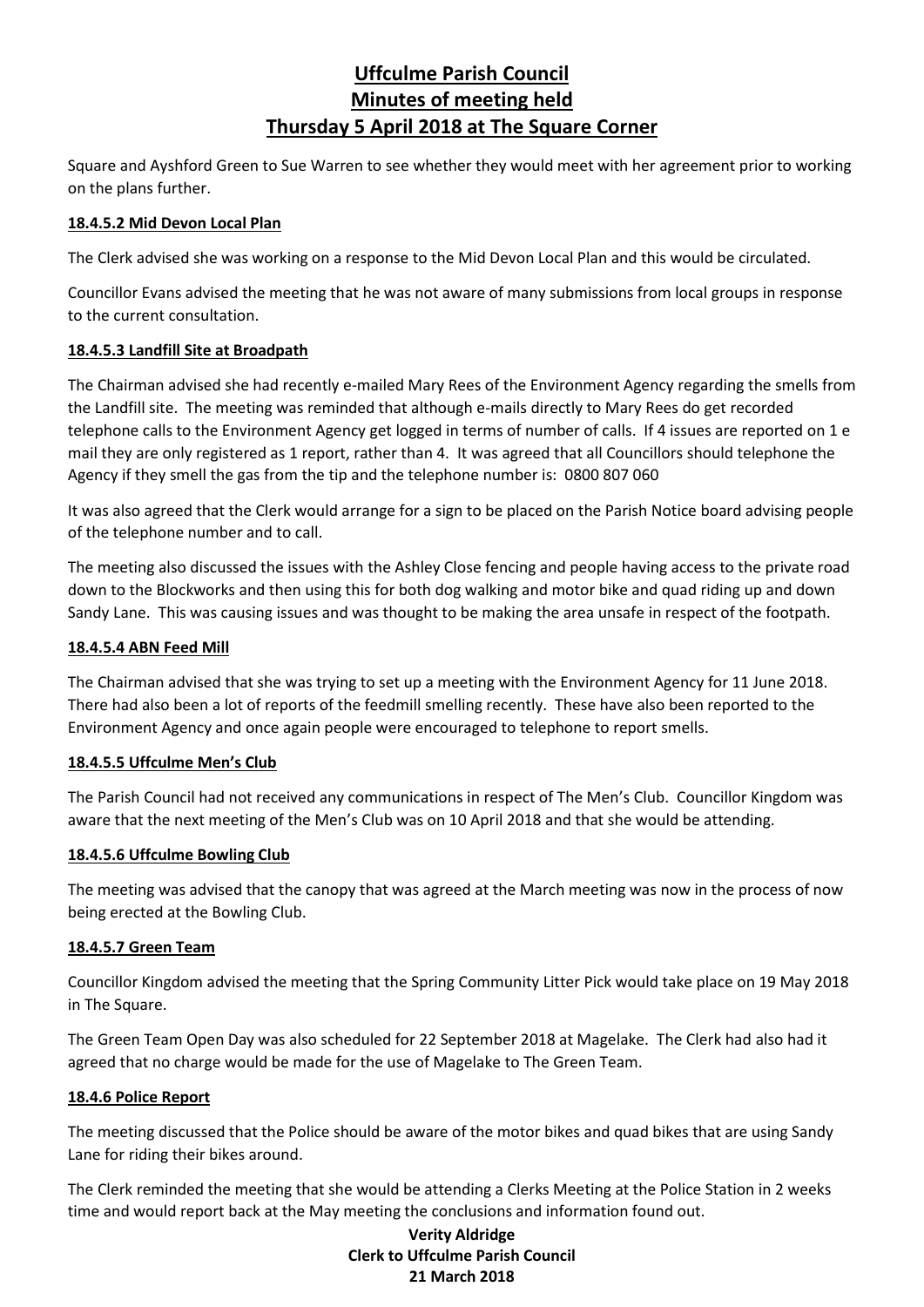## **18.4.7 Highway Matters Road and Traffic**

## **18.4.7.1 Issues Around School Traffic**

The meeting discussed the issues regarding school traffic and the irresponsible driving of certain parents in and around the school. Whilst this continues to be a concern the Parish Council is very much limited in what action can be taken against parents. It was agreed that we would try to arrange to attend a meeting of the governors of the primary school and or a PTFA meeting to once again highlight the issue.

# **18.4.7.2 Highways Neighbourhood Officer Dave Ashford**

Following the Clerk advising the March meeting that a new neighbourhood officer had been appointed and that during a meeting she felt that he would serve our community well, earlier today she had received an e mail from Dave Ashford advising that with effect from 16 April 2018 he would no longer be our Highways Neighbourhood Officer and this would be Phil Morgan who was currently a Highway Enforcement Officer.

It was agreed that the Clerk would raise the concern over the resurfacing of Ashley Road as it had been previously indicated that it would take place during the Easter holidays, but no notification had been received.

## **18.4.8 Correspondence**

The Clerk advised the meeting that she had received 2 letters of thanks from the Culm Valley Community Car Scheme and the Tiverton Ring & Ride Service to thank us for our donations towards their running costs.

## **18.4.9 Clerks Report**

## **18.4.9.1 Devon Air Ambulance Night Landing Site**

The Clerk advised that she was still waiting to hear an update on the electrical situation and what works were required to enable the Air Ambulance to land at Magelake at night. An e mail had been sent to DAA although the person responsible for arranging this was currently away on holiday, returning 9 April 2018.

## **18.4.9.2 Website**

The Clerk advised that the new website was not yet up running and that she and Councillor Best were progressing matters as much as possible.

## **18.4.9.3 Proposed New Planning Response Policy**

As Councillor Wells was unable to attend the meeting of full council it had been agreed to postpone the discussion and introduction of the new policy until the May meeting where Councillor Wells would be in attendance.

#### **18.4.9.4 Grass Cutting Contract**

As the contract between the Parish Council and Jess Lucas had been agreed at the March meeting the Clerk had arranged for Jess Lucas to receive copies of the contract and these have been signed.

## **18.4.9.5 Harvesters 30 Houses Update**

The Clerk had received an e mail from DCH advising that their contractor, Kier, would begin works on the access into the site on June 2018.